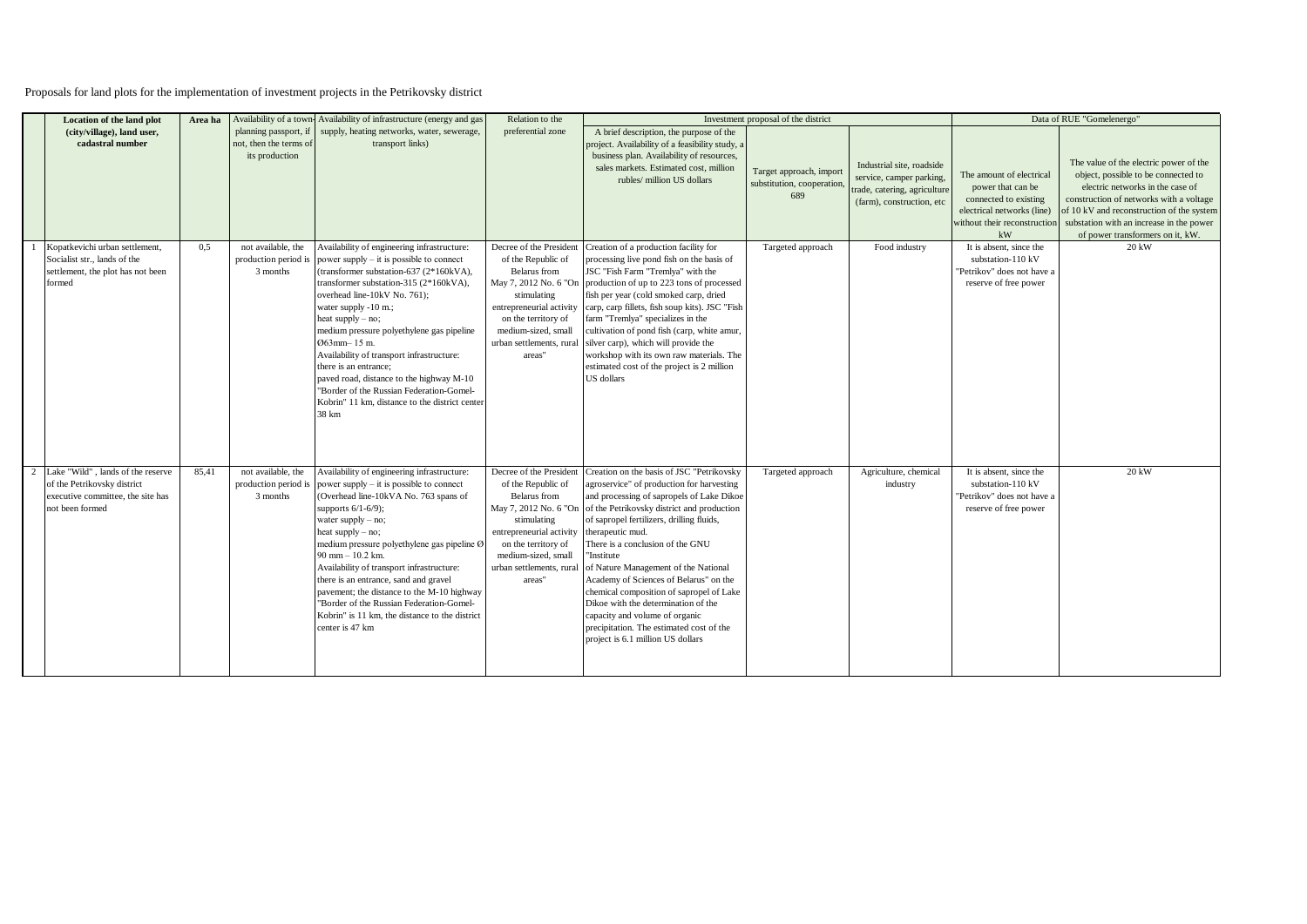| northwest of the urban settlement<br>$\overline{3}$<br>of Kopatkevichi, the land user is<br>Petrikovsky forestry, the plot has<br>not been formed |    | not available, the<br>production period is<br>3 months | Availability of engineering infrastructure:<br>power supply – it is possible to connect<br>(transformer substation-313 (250kVA),<br>overhead line-10kV No. 761);<br>water supply - no;<br>heat supply - no;<br>gas pipeline of medium pressure Ø63mm -<br>2.5 km.<br>Availability of transport infrastructure:<br>there is an entrance; exit from the paved<br>road to the sandy;<br>paved road, distance to the highway M-10<br>"Border of the Russian Federation-Gomel-<br>Kobrin" 16 km; distance to the district center<br>43 km                                              | Decree of the President<br>of the Republic of<br>Belarus from<br>May 7, 2012 No. 6 "On<br>stimulating<br>entrepreneurial activity<br>on the territory of<br>medium-sized, small<br>urban settlements, rural<br>areas" | Organization of a new production for<br>bottling mineral and drinking water in the<br>Petrikovsky district. There is a license for<br>the right to extract mineral waters at the<br>deposit in the town of Kopatkevichi. There<br>s a mineral water well with a depth of 287<br>m, which is on the balance sheet of the<br>nunicipal unitary enterprise "Children's<br>rehabilitation and Wellness Center "Ptich"<br>According to the chemical composition,<br>Ptichskaya mineral water is sodium<br>chloride, of medium mineralization (m<br>$2.8-4.0$ g / m3), slightly alkaline reaction<br>(pH 8.2), therapeutic and canteen.<br>Operational reserves - 320 m3/day.<br>The aim of the project is to meet the ever-<br>growing demand of the population for high<br>quality mineral and drinking water.<br>The estimated cost of the project is 0.8<br>million US dollars | Targeted approach | Food industry   | It is absent, since the<br>substation-110 kV<br>'Petrikov" does not have a<br>reserve of free power | 25 kW |
|---------------------------------------------------------------------------------------------------------------------------------------------------|----|--------------------------------------------------------|-----------------------------------------------------------------------------------------------------------------------------------------------------------------------------------------------------------------------------------------------------------------------------------------------------------------------------------------------------------------------------------------------------------------------------------------------------------------------------------------------------------------------------------------------------------------------------------|-----------------------------------------------------------------------------------------------------------------------------------------------------------------------------------------------------------------------|------------------------------------------------------------------------------------------------------------------------------------------------------------------------------------------------------------------------------------------------------------------------------------------------------------------------------------------------------------------------------------------------------------------------------------------------------------------------------------------------------------------------------------------------------------------------------------------------------------------------------------------------------------------------------------------------------------------------------------------------------------------------------------------------------------------------------------------------------------------------------|-------------------|-----------------|-----------------------------------------------------------------------------------------------------|-------|
| Petrikov, Pervomaiskaya str., lands<br>of the settlement, the plot has not<br>been formed                                                         | 10 | not available, the<br>production period is<br>3 months | Availability of engineering infrastructure:<br>power supply - 100 m. (Cable and overhead<br>line-10kV No. 737 spans of supports 22-27);<br>water supply $-100-200$ m.;<br>heat supply $-$ no;<br>medium pressure gas pipeline Ø89mm-20<br>Availability of transport infrastructure:<br>there is an entrance;<br>the coating is a sand-gravel mixture; the<br>distance to the highway M-10 "Border of the<br>Russian Federation-Gomel-Kobrin" is 12 km                                                                                                                             | Decree of the President<br>of the Republic of<br>Belarus from<br>May 7, 2012 No. 6 "On<br>stimulating<br>entrepreneurial activity<br>on the territory of<br>medium-sized, small<br>urban settlements, rural<br>areas" | For the organization of production,<br>placement of administrative buildings of<br>enterprises                                                                                                                                                                                                                                                                                                                                                                                                                                                                                                                                                                                                                                                                                                                                                                               | Targeted approach | Industrial site | It is absent, since the<br>substation-110 kV<br>'Petrikov" does not have a<br>reserve of free power | 50 kW |
| Kopatkevichi urban settlement,<br>5<br>Internatsionalnaya str., the land of<br>the settlement, the plot has not<br>been formed                    |    | not available, the<br>production period is<br>3 months | Availability of engineering infrastructure:<br>power supply $-20$ m. (transformer<br>substation-316 (100 kVA), transformer<br>substation-561 (2*400 kVA) Kopatkevichi,<br>overhead line-10 kV No. 762);<br>water supply $-150$ m.;<br>heat supply - no;<br>medium pressure gas pipeline Ø90mm - 100<br>Availability of transport infrastructure:<br>there is an entrance:<br>exit from the central paved road to the sand-<br>gravel mixture; distance to the highway M-<br>10 "Border of the Russian Federation-Gomel<br>Kobrin" 11 km; distance to the district center<br>38 km | Decree of the President<br>of the Republic of<br>Belarus from<br>May 7, 2012 No. 6 "On<br>stimulating<br>entrepreneurial activity<br>on the territory of<br>medium-sized, small<br>urban settlements, rural<br>areas" | For the organization of production,<br>placement of administrative buildings of<br>enterprises                                                                                                                                                                                                                                                                                                                                                                                                                                                                                                                                                                                                                                                                                                                                                                               | Targeted approach | Industrial site | It is absent, since the<br>substation-110 kV<br>'Petrikov" does not have a<br>reserve of free power | 20 kW |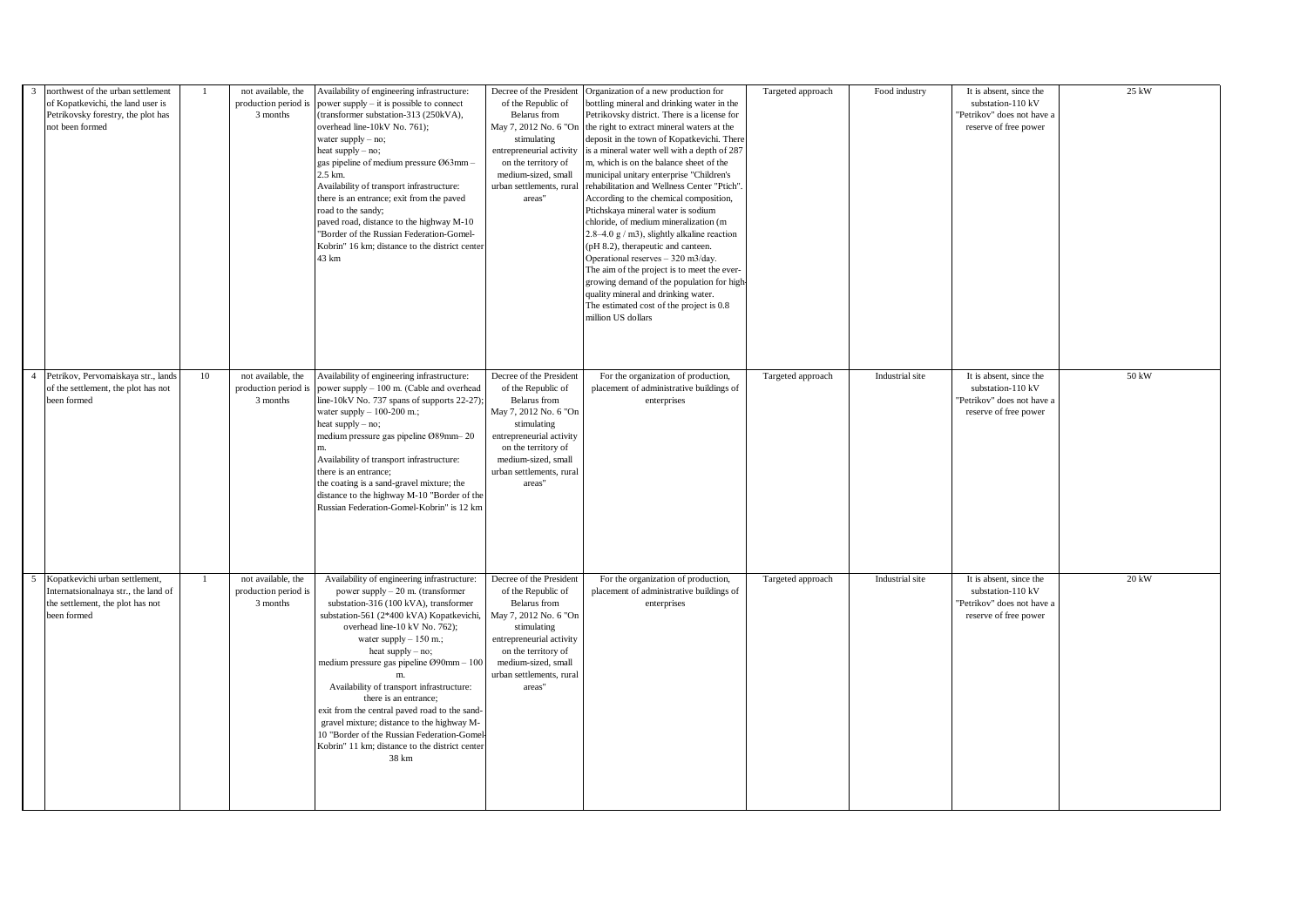| near the existing gas station d<br>6<br>Radkov, highway of Republican<br>significance M-10 "Border of the<br><b>Russian Federation-Gomel-</b><br>Kobrin", land user - "Petrikovsky<br>forestry", the site has not been<br>formed                                                                  | 0.5 | not available, the<br>production period is<br>3 months | Availability of engineering infrastructure:<br>power supply – there is a possibility of<br>connection (transformer substation-218<br>(160kVA), Radkov settlement, vodushnaya<br>line-10kV No. 764):<br>water supply $-$ no.;<br>heat supply - no;<br>medium pressure gas pipeline $\varnothing$ 159mm - 1<br>km.<br>Availability of transport infrastructure:<br>there is an entrance; along the highway M-10<br>"Border of the Russian Federation-Gomel-<br>Kobrin": distance to the district center 22 km                                    | Decree of the President<br>of the Republic of<br>Belarus from<br>May 7, 2012 No. 6 "On<br>stimulating<br>entrepreneurial activity<br>on the territory of<br>medium-sized, small<br>urban settlements, rural<br>areas" | Food point, service station                                                                                       | Targeted approach | roadside service | It is absent, since the<br>substation-110 kV<br>'Petrikov" does not have a<br>reserve of free power | $10\:\mathrm{kW}$ |
|---------------------------------------------------------------------------------------------------------------------------------------------------------------------------------------------------------------------------------------------------------------------------------------------------|-----|--------------------------------------------------------|------------------------------------------------------------------------------------------------------------------------------------------------------------------------------------------------------------------------------------------------------------------------------------------------------------------------------------------------------------------------------------------------------------------------------------------------------------------------------------------------------------------------------------------------|-----------------------------------------------------------------------------------------------------------------------------------------------------------------------------------------------------------------------|-------------------------------------------------------------------------------------------------------------------|-------------------|------------------|-----------------------------------------------------------------------------------------------------|-------------------|
| near the existing gas station p<br>Mulyarovka, intersection of the<br>automobile entrance to Petrikov<br>and the highway of Republican<br>significance M-10 "Border of the<br><b>Russian Federation-Gomel-</b><br>Kobrin", land user - "Petrikovsky<br>forestry", the site has not been<br>formed | 0.3 | not available, the<br>production period is<br>3 months | Availability of engineering infrastructure:<br>power supply – connectivity (overhead line-<br>10kV No. 713 spans of supports 2/4-2/5);<br>water supply $-$ no.;<br>heat supply - no;<br>high-pressure gas pipeline of category II,<br>polyethylene, $\varnothing$ 110 mm – 600 m.<br>Availability of transport infrastructure:<br>there is an entrance; exit from the paved<br>road to the sand-gravel road; 100 m. to the<br>highway M-10 "Border of the Russian<br>Federation-Gomel-Kobrin"; the distance to<br>the district center is 12 km | Decree of the President<br>of the Republic of<br>Belarus from<br>May 7, 2012 No. 6 "On<br>stimulating<br>entrepreneurial activity<br>on the territory of<br>medium-sized, small<br>urban settlements, rural<br>areas" | Car wash, service station                                                                                         | Targeted approach | roadside service | It is absent, since the<br>substation-110 kV<br>'Petrikov" does not have a<br>reserve of free power | $10\,\mathrm{kW}$ |
| at the intersection of the<br>8<br>automobile entrance to the village<br>of Myshanka with the highway of<br>Republican significance M-10<br>"Border of the Russian Federation-<br>Gomel-Kobrin", the plot has not<br>been formed, the land user is<br>"Petrikovsky forestry"                      | 0.5 | not available, the<br>production period is<br>3 months | Availability of engineering infrastructure:<br>power supply – connectivity (overhead line-<br>10 kV No. 771 spans of supports 129-130).;<br>water supply $-$ no;<br>heat supply $-$ no;<br>high-pressure gas pipeline of category I,<br>steel, Ø57 mm - 3.6km.<br>Availability of transport infrastructure:<br>there is an entrance; paved road, near the<br>highway M-10 "Border of the Russian<br>Federation-Gomel-Kobrin"; distance to the<br>district center 38 km                                                                         | Decree of the President<br>of the Republic of<br>Belarus from<br>May 7, 2012 No. 6 "On<br>stimulating<br>entrepreneurial activity<br>on the territory of<br>medium-sized, small<br>urban settlements, rural<br>areas" | Construction of a gas station, a catering<br>point, a standing point, a guarded parking<br>lot, a service station | Targeted approach | Roadside service | It is absent, since the<br>substation-110 kV<br>"Petrikov" does not have a<br>reserve of free power | 20 kW             |